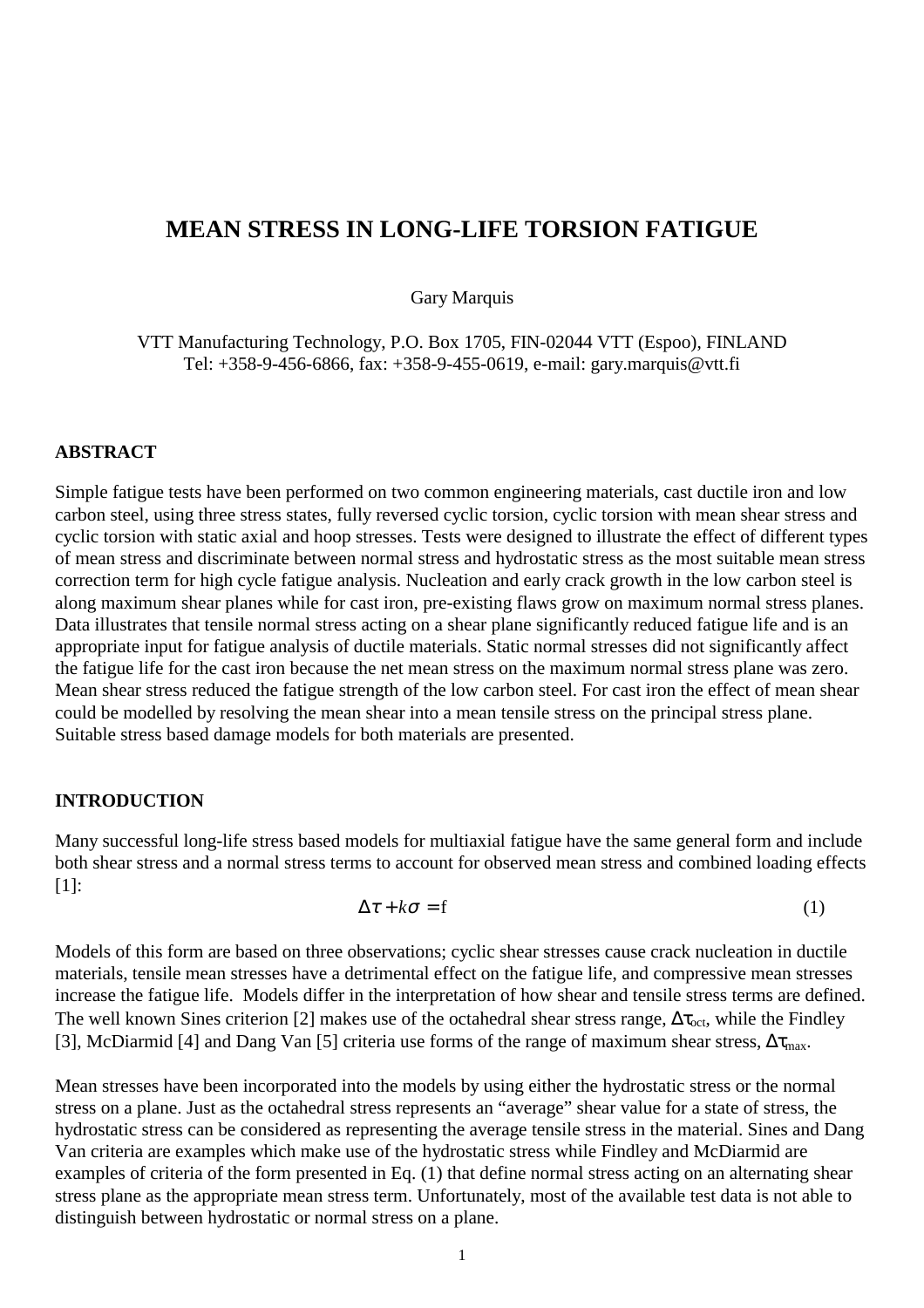Socie [6] and Socie and Marquis [1] have emphasised the need for alternate fatigue damage models depending on whether a material fails predominately due to shear crack growth or due to tensile crack growth. The stress based criteria characterised by Eq. (1) have been developed primarily for ductile materials where cyclic shear has a controlling effect on the crack nucleation process. Socie [6] has shown that the Smith, Watson, Topper (SWT) parameter [7], which was originally developed to account for mean stresses in uniaxial fatigue, can be used to correlate fatigue damage in materials that fail primarily from normal stresses. Cast iron and stainless steel under some loading conditions have been shown to be normal stress dominated. Simple uniaxial tests or torsion and bending tests do not distinguish between the two types of materials because the mean stress simultaneously acts on both the plane of maximum normal stress range and the plane of maximum shear stress.

Little data is available on the effect of mean shear stress, but several early fatigue researchers concluded that mean shear has little effect on the fatigue limit strength [2,8,9]. More recently Wang and Miller [10] tested medium carbon steel specimens in torsion with various degrees of mean shear stress. They postulated that mean shear affected both the early mode II and mode I crack propagation. It was shown that a fatigue relation of the form

$$
\Delta \tau \cdot e^{A|\tau_m|} = f \tag{2}
$$

fit the torsion fatigue data in the high cycle failure regime.

This paper presents relatively simple fatigue experiments on two common engineering materials, cast ductile iron and low carbon steel. The three stress states investigated were, cyclic torsion alone, cyclic torsion with static axial and hoop stresses, and cyclic torsion with static shear stress. The intent of the study was to investigate the appropriateness of either the hydrostatic stress or normal stress on a plane in stress based long-life fatigue analysis and to show the effect of constant mean stresses on two materials with different dominant failure mechanisms.

#### **EXPERIMENTS**

#### *Materials*

Two widely used engineering materials were chosen for this study. The first was a normalised low carbon steel C45. Material was received as 40 mm dia. bar stock and later machined into the tubular specimens shown in Fig. 1. Measured hardness was BHN =193. The second material was GRP 500/ISO 1083 nodular cast iron. The iron was cast as ingots 100 x 100 x 300 mm. Ingots were slow cooled but no post cast heat treatment was performed. Ingots were sectioned and machined into specimens. Typical tensile properties for the ferritic-pearlitic iron is BHN = 200, yield strength  $R_{p0.2}$  =340 MPa and ultimate strength  $R_m$  = 620 MPa.

The C45 steel is similar to SAE 1045 which has been used in many fatigue studies. Under torsion loading, fatigue life of low carbon steels is dominated by the nucleation and growth of cracks on shear stress planes. As stress level decreases the number of nucleated cracks also decreases so that at long live failure is dominated by the nucleation and growth of single cracks [1]. Relatively late in life propagation along mode I planes initiates and final failure is due to spiral cracks.

Extensive testing of the nodular cast iron has shown that fatigue failure is dominated by the nucleation and growth of individual cracks from shrinkage pores at or just below the specimen surface [11]. Shrinkage pores several hundred microns in diameter are a common feature of thick section castings such as the ingots in this investigation. At stress levels near the endurance limit, numerous microcracks are nucleated but failure is dominated by the propagation of a single crack with only limited crack coalescence.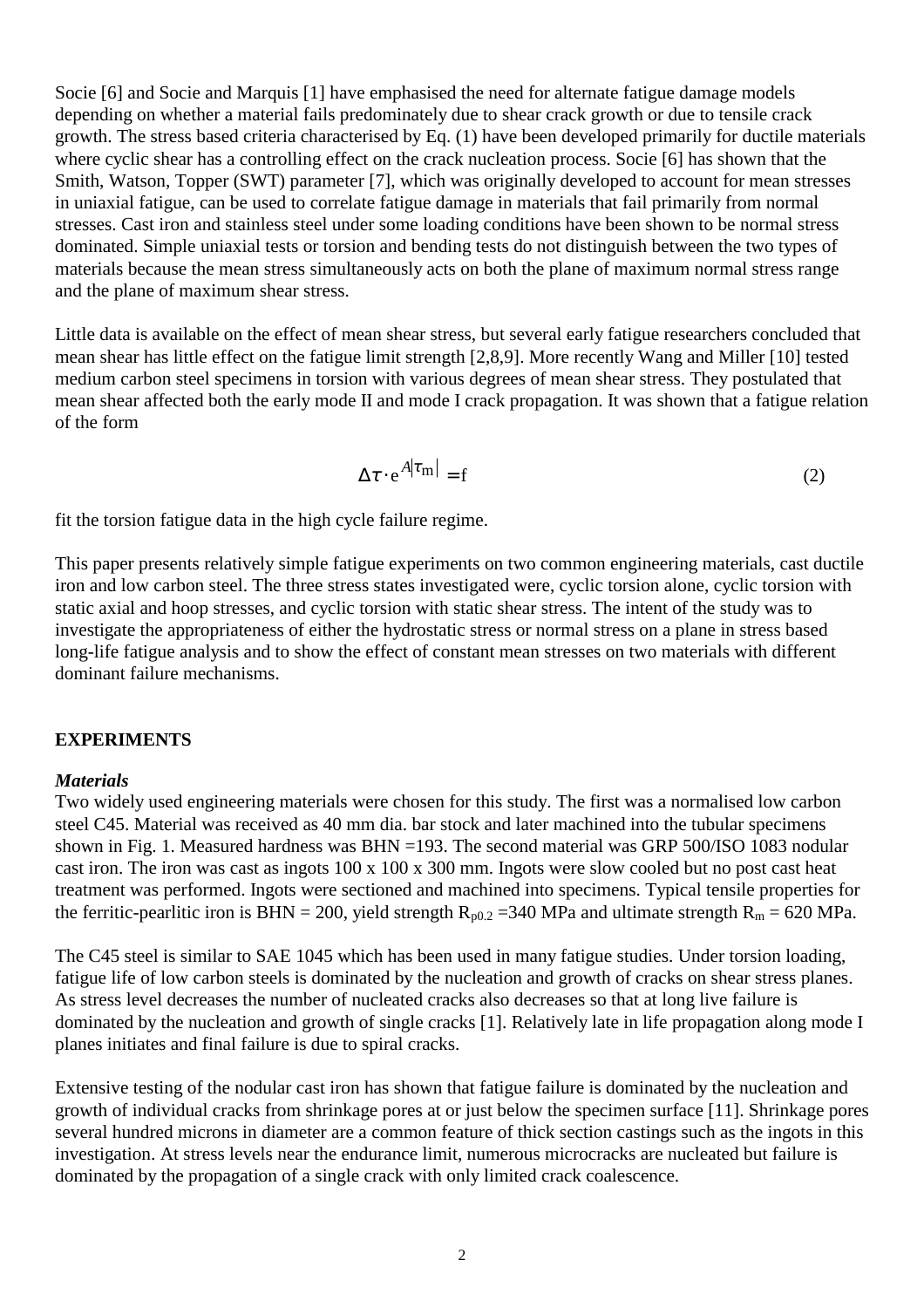### *Specimens*

The round tubular test specimens are shown in Fig. 1. The gage section was polished with successively finer grades of emery paper and eventually with diamond paste to remove machining marks.



**Figure 1:** Torsion test specimen. Dimensions in mm.

## *Testing*

Cyclic loading of the tubular specimens was stress (torque) controlled torsion. Loading was completely reversed torsion or cyclic torsion with a constant mean shear stress. For approximately half the completely reversed tests, static internal pressure of 20 MPa and axial compression were also applied. The hoop stress developed by the internal pressure and the axial stress along the 16 mm gage section were of equal magnitude but of opposite sign,  $\sigma_{Hm}$  = 90 MPa,  $\sigma_{Am}$  = -90 MPa. The hydrostatic stress on the external surface of the specimen was, therefore, zero in all tests. A summary of the tests performed is shown in Table 1. Loading continued until a fatigue crack propagated through the 2.15 mm thick wall of the specimen or until 2  $x$  10<sup>6</sup> fatigue cycles had been reached. Surface length of the cracks at failure was 10-20 mm.

#### **Table 1.** Test matrix.

| Material                                                                                    | C45                      | <b>GRP 500</b> |
|---------------------------------------------------------------------------------------------|--------------------------|----------------|
| $R = -1$ torsion fatigue                                                                    |                          |                |
| Torsion fatigue with mean shear $\tau_{m}$ =61 MPa                                          |                          |                |
| $R = 0$ torsion fatigue                                                                     | $\overline{\phantom{0}}$ |                |
| Torsion with static axial and hoop stresses $\sigma_{Am}$ = -90 MPa, $\sigma_{Hm}$ = 90 MPa |                          |                |

#### **RESULTS**

#### *Crack observations*

Small cracks in C45 nucleated on maximum shear planes for all load cases. In completely reversed torsion, crack branching along maximum principal stress planes occurred after shear cracks reached a length of several hundred microns. In the case of torsion with mean shear the cracks were several millimetres in length before branching and in the case of torsion with static normal stress, failure occurred without branching. The addition of an axial compressive stress and internal pressure on the specimen forced cracks to nucleate only on the shear plane which is also subject to the tensile hoop stress. The axial compressive stress on the second shear plane inhibited nucleation. Crack nucleation on was not observed for any specimen on the plane subject to compressive mean stress. For torsion only or torsion with mean shear, cracks nucleated with equal regularity along both shear planes.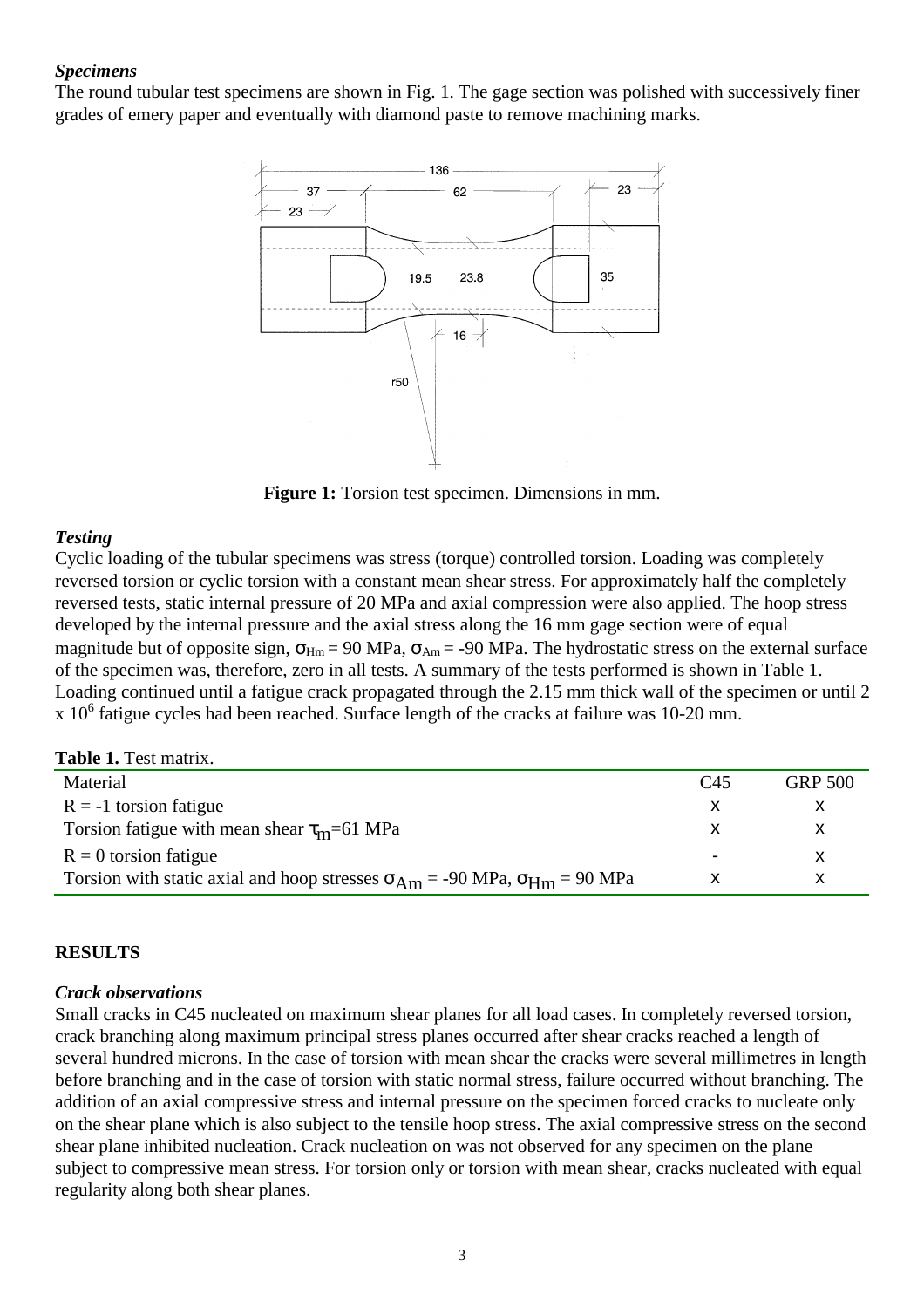Cracks in GRP 500 nucleated and propagated on maximum principal stress planes. Final failure for all GRP specimens was the result of spiral cracks around the specimen confirming that fatigue failure of the nodular iron is dominated by mode I crack growth. Locally the crack pattern of GRP 500 is very tortuous as the crack propagates through graphite nodules, shrinkage pores and inclusions.

## *Fatigue life*

Torsion fatigue test results for C45 for all three stress states are shown in Fig. 2. In terms of fatigue life the detrimental effect of both mean shear and static normal stresses can be clearly seen. At a given stress level the life is reduced by approximately a factor of 5 in both cases.



**Figure 2** Applied shear stress amplitude vs. fatigue life for C45.

Comparable results for GRP 500 are given in Fig 3. The application of static normal axial and hoop stresses had only a slight effect on fatigue life while the application of a mean torque significantly reduced the fatigue strength in the high cycle regime.

# **DISCUSSION**

## *Normal and hydrostatic stress*

In all completely reversed torsion tests, the normal stresses due to internal pressure and axial compression were of equal magnitude but of opposite sign. Hydrostatic stress was, therefore, zero in all cases and damage models that employ hydrostatic stress would be non-conservative in predicting the fatigue life of the C45 in the case of torsion with normal stresses. Fatigue life for this material was reduced by a factor of about five by the addition of static normal stresses. Damage models based on normal stress would correctly interpret this stress state. Physically, a compressive normal stress on one shear plane is not able to compensate for the damaging effect of a tensile normal stress on another shear plane.

In much published data, hydrostatic stress appears to work for many stress states because it is related to the nominal stress on a shear plane. Published literature includes only a limited amount of test data which can distinguish between the two stresses. Single parameter fatigue damage theories which are extensions of static yield criteria cannot account for the inclusion of static mean stresses and would not predict the damaging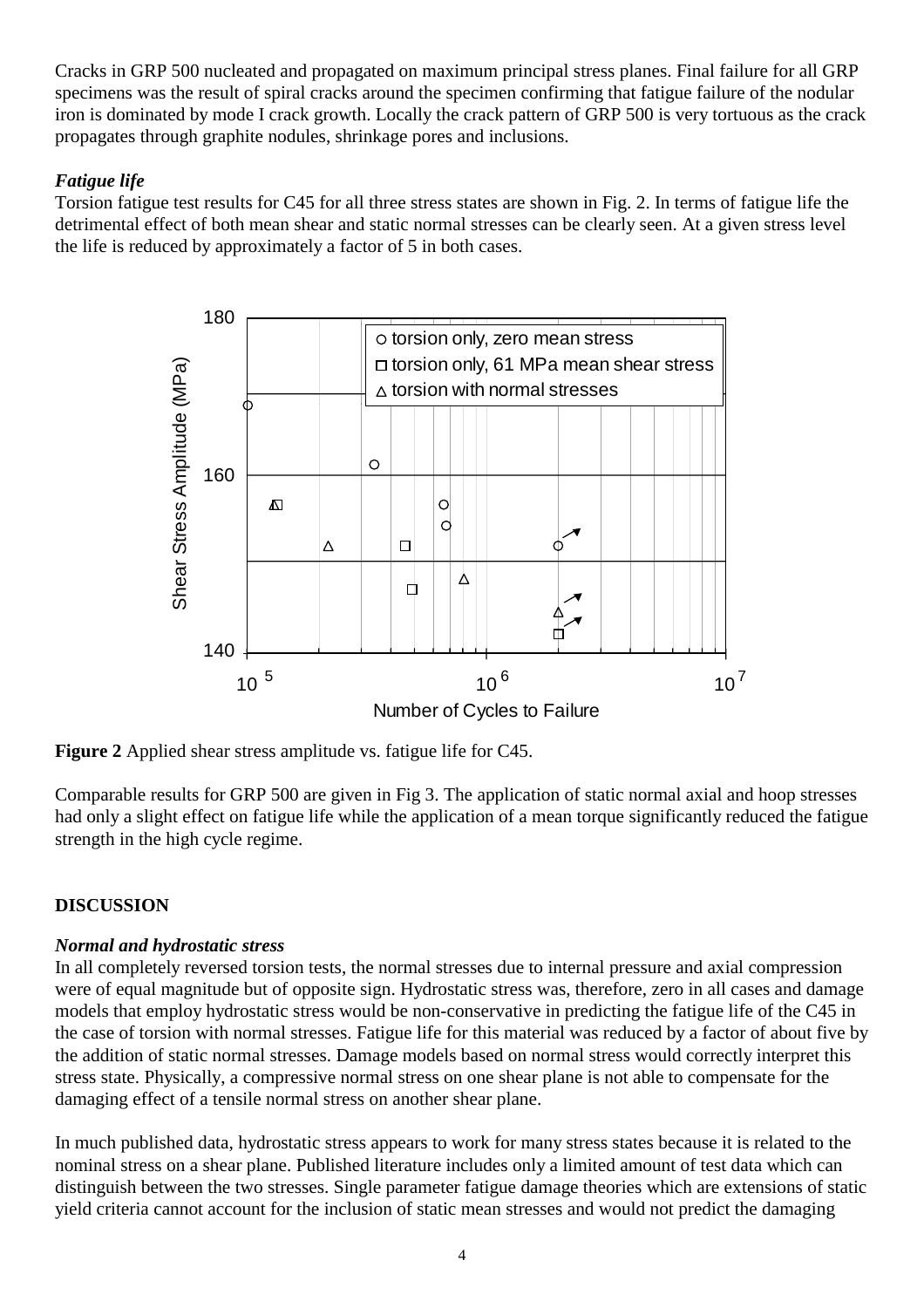effect of mean stresses observed for the C45. The Findley [3] and McDiarmid [4] criteria which are based on normal stress on a shear plane correctly interpret this stress state.



**Figure 3** Applied shear stress amplitude vs. fatigue life for GRP 500 nodular cast iron.

## *Effect of mean shear stress*

For experiments on C45 with mean shear stress, significant ratcheting of the specimens was observed. For example, the specimens tested at a stress amplitude of 156 MPa with a mean shear of 61 MPa showed an accumulated plastic shear strain at the end of testing of about 0.30 radians. a Small degree of ratcheting was observed even for the longest test run with an applied stress amplitude of 142 MPa indicating that small reversible plastic strains occurred even near the fatigue limit in torsion. If solid rather than tubular specimens had been tested using constant maximum and minimum torque, the ratcheting would have resulted in mean stress relaxation on the surface of the specimen with some of the mean torque being transferred to the material closer to the centre of the specimen. Wang and Miller [10] have made similar observations, but compensated for this effect by using plasticity principals to estimate the stabilised maximum and minimum shear stresses during a cycle. In contrast, ratcheting was not observed in any GRP500 tests.

Because mean shear also affects the maximum shear and normal stresses on various damage planes, the Findley model predicts a decreasing allowable alternating shear stress due to mean shear. The McDiarmid parameter, because it considers only the normal stress on the plane of maximum alternating shear stress does not predict a mean shear effect. The Findley parameter alone, however, is not successful in correlating all the data reported here. Large values of the normal stress sensitivity constant, *k*, are needed to unify the mean shear and completely reversed torsion data, e.g.,  $k = 0.35$ . However, the torsion data with and without static hoop stresses is correlated only by a much lower *k* value. No single normal stress sensitivity constant correlates all the data from all three stress states.

In developing their mean shear stress model, Wang and Miller [10] postulate that the mean shear stress accelerates early crack growth by increasing the plastic zone size at the crack tip. A three parameter model can be proposed which combines the normal stress correction of Findley and the Wang - Miller type mean shear correction.

$$
(\Delta \tau + k\sigma) \cdot e^{A|\tau_m|} = f \tag{3}
$$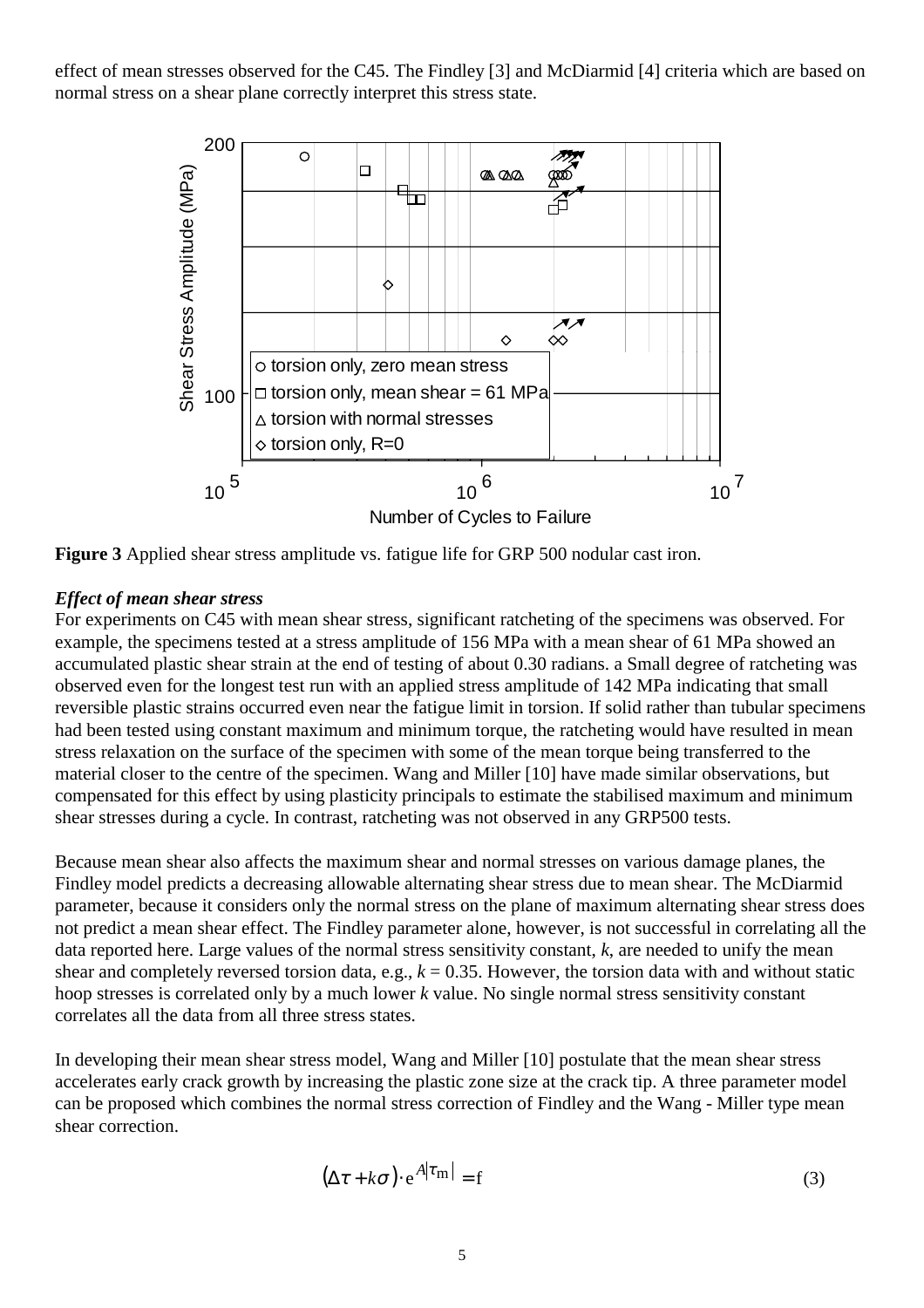Using the value  $A = 0.0008$  and a normal stress sensitivity constant  $k = 0.1$ , the data is reduced to a single set. This is illustrated in Fig. 4. which shows all three sets of data and a scatter band representing  $\pm$  1.5% in effective shear amplitude.



**Figure 4** Effective shear amplitude, from Eq. (3), vs. fatigue life for C45.

In most cases a three parameter damage model is much less desirable than a two parameter model. The normal stress sensitivity constant in the Findley model could be selected to correlate data to within a scatter band of  $\pm 4\%$  in fatigue strength. However, mean shear may be significant in some design situations and it is worth re-examining some of the early test data and long held conclusions on the effect of mean shear in high cycle fatigue.

#### *Shear and tensile damage*

The general damage formulation presented in Eq. (1) is not suitable for materials like cast iron which fail primarily due to crack growth from flaws on principal stress planes. For GRP 500 the effect of applied mean shear can be modelled by resolving the mean shear into a mean tensile stress on the principal stress plane.

Marquis [12] and Marquis and Socie [13] have suggested a Goodman type endurance limit relation for GRP 500 in torsion or tension. The relation is given as

$$
\left(\frac{\Delta\sigma_{a}}{\Delta\sigma_{w}} + \frac{2 \cdot \sigma_{m}}{R_{m} + R_{p0.2}}\right) \cdot (1 - 0.25\lambda) = f
$$
\n(4)

where f = 1 at the endurance limit. In Eq. (4)  $\Delta\sigma_a$  is the applied alternating stress range,  $\Delta\sigma_w$  is the completely reversed tensile stress range at the endurance limit,  $\sigma_a$  is the mean stress and  $\lambda = \sigma_2 / \sigma_1$ . Figure 5 presents results from an extensive test program on two charges of nodular iron with different strengths and several mean stress levels [12]. The torsion data presented in this paper is denoted using a ∆ symbol. The horizontal and vertical axes represent the mean and alternating stress both normalised by the material flow strength. It should be noted that each of the 9 tensile data points in this figure is produced by analysis of between 10 and 25 long-life fatigue tests.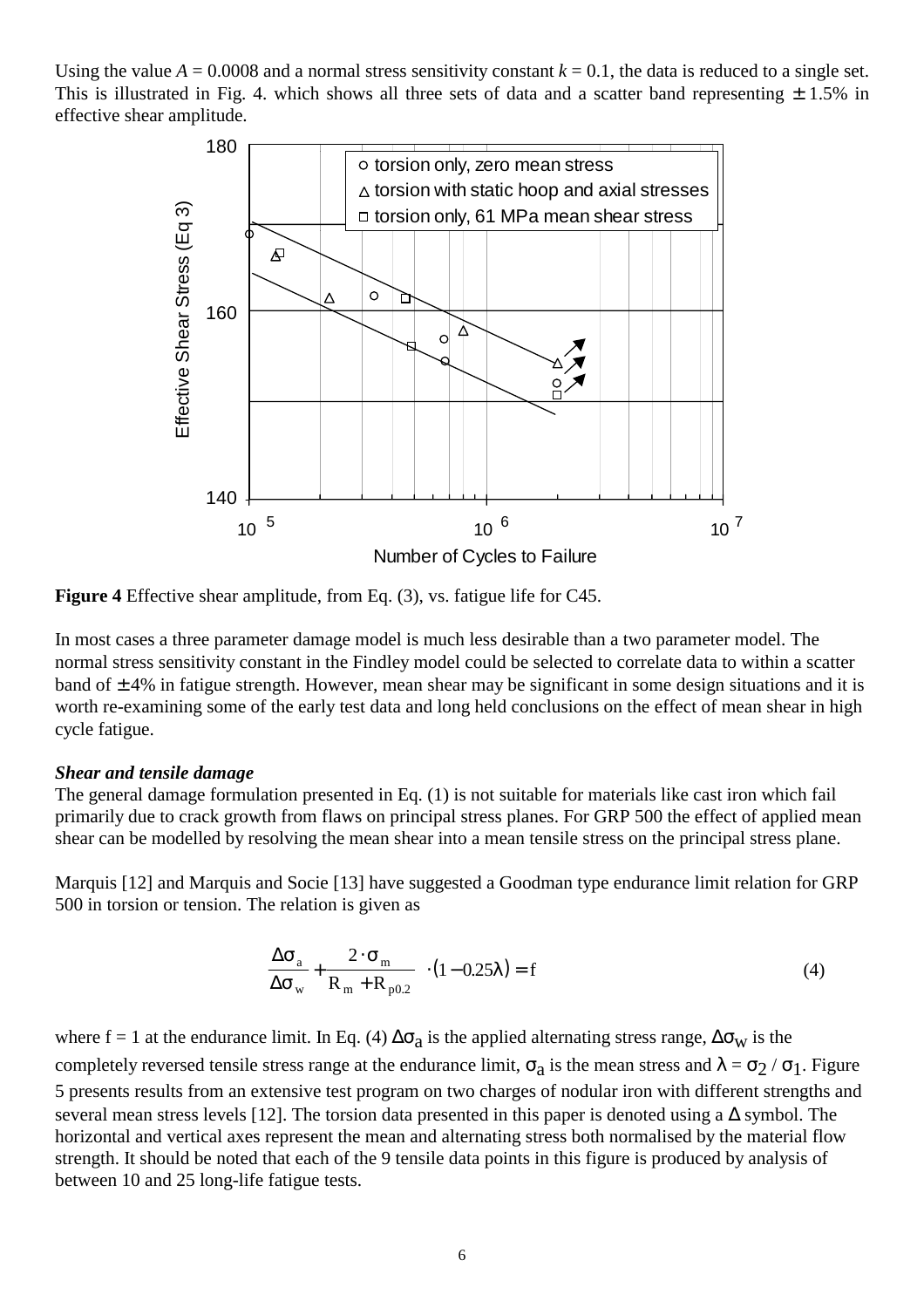Equation (4) requires that one mean stress/material combination be chosen as the baseline endurance strength value from which  $\Delta\sigma_w$  is computed. In this case R = -1 uniaxial data from one charge of material was chosen as the baseline, but the good predictive ability of Eq. (4) indicates that other baseline data could be chosen. Equation (4) correlates all data well with only one mean stress/material combination having an error of greater than 10%. In all but two cases the error is less than 5%.



**Figure 5**. Predicted and measured endurance limit values for nodular cast iron for different mean stresses and stress states.

## **CONCLUSIONS**

Relatively simple fatigue experiments on two common engineering materials, cast ductile iron and low carbon steel were performed. The three stress states examined were, fully reversed cyclic torsion, cyclic torsion with mean shear stress and cyclic torsion with static axial and hoop stresses. The effect of the hydrostatic stress and normal stress on a plane in stress based long-life fatigue analysis were evaluated.

Nucleation and early crack growth in the low carbon steel is along maximum shear planes while for cast iron, pre-existing flaws grew on maximum normal stress planes. The variation in physically observed damage indicates that no single damage model is suitable for both materials.

Static normal stresses on shear planes had a significant effect on fatigue life of the low carbon steel. Experiments clearly show that normal stress on the plane of alternating shear is more appropriate than hydrostatic stress as a parameter for estimating long-life fatigue. Mean shear stress also had a detrimental effect and a three parameter model based on earlier work of Findley and Wang and Miller is proposed.

For the ductile iron, fatigue damage occurred along tensile stress planes. Mean stress on these planes was near zero and had only a slight effect on fatigue life for this material. A mode I based damage model modified to include stress state is proposed. The model correlates data over a wide range of mean stresses for both tension and torsion loading.